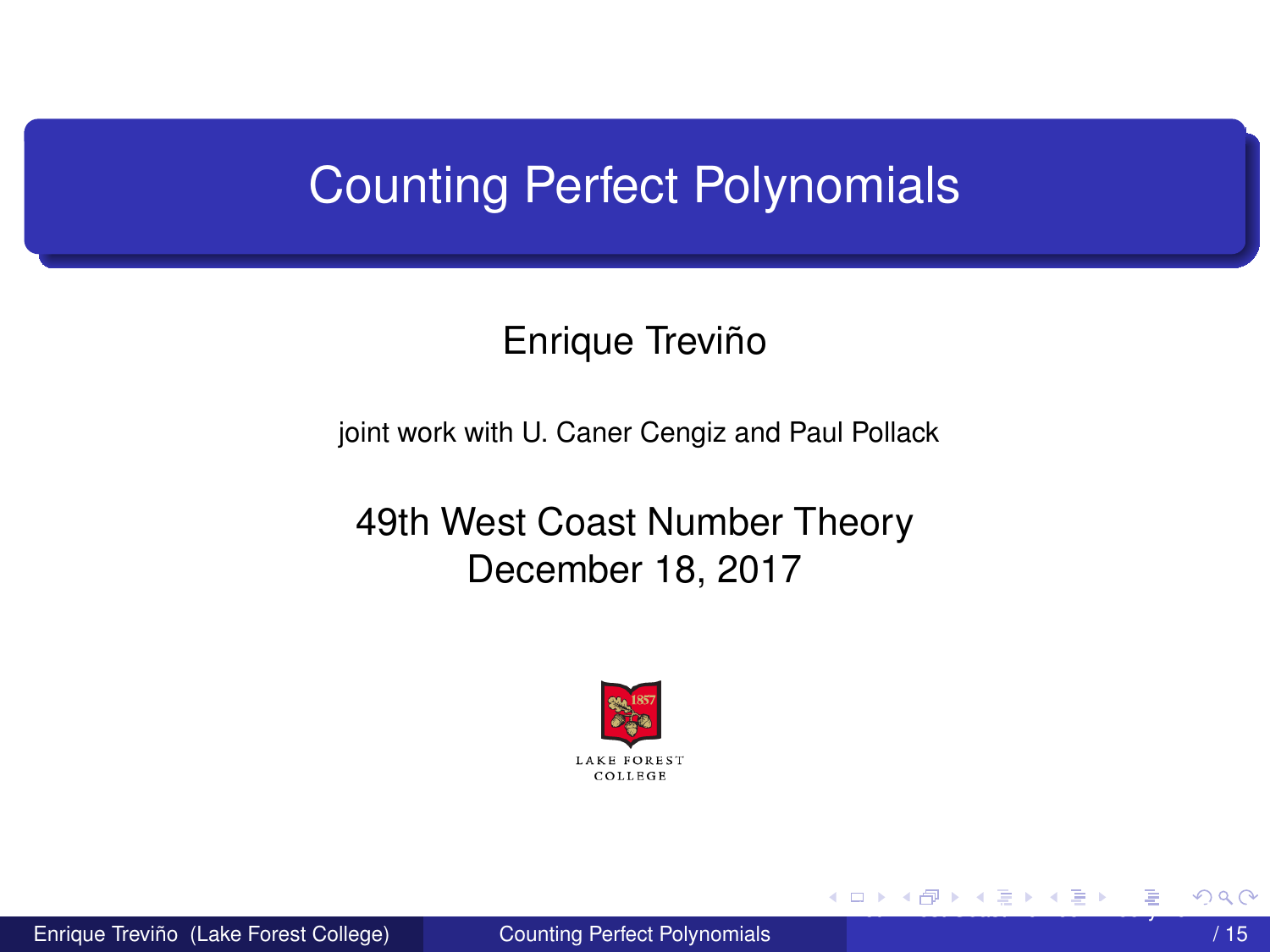<span id="page-1-0"></span>

(a) Caner Cengiz



(b) Paul Pollack

メロメメ 御きメ 急き メ 重きく

Þ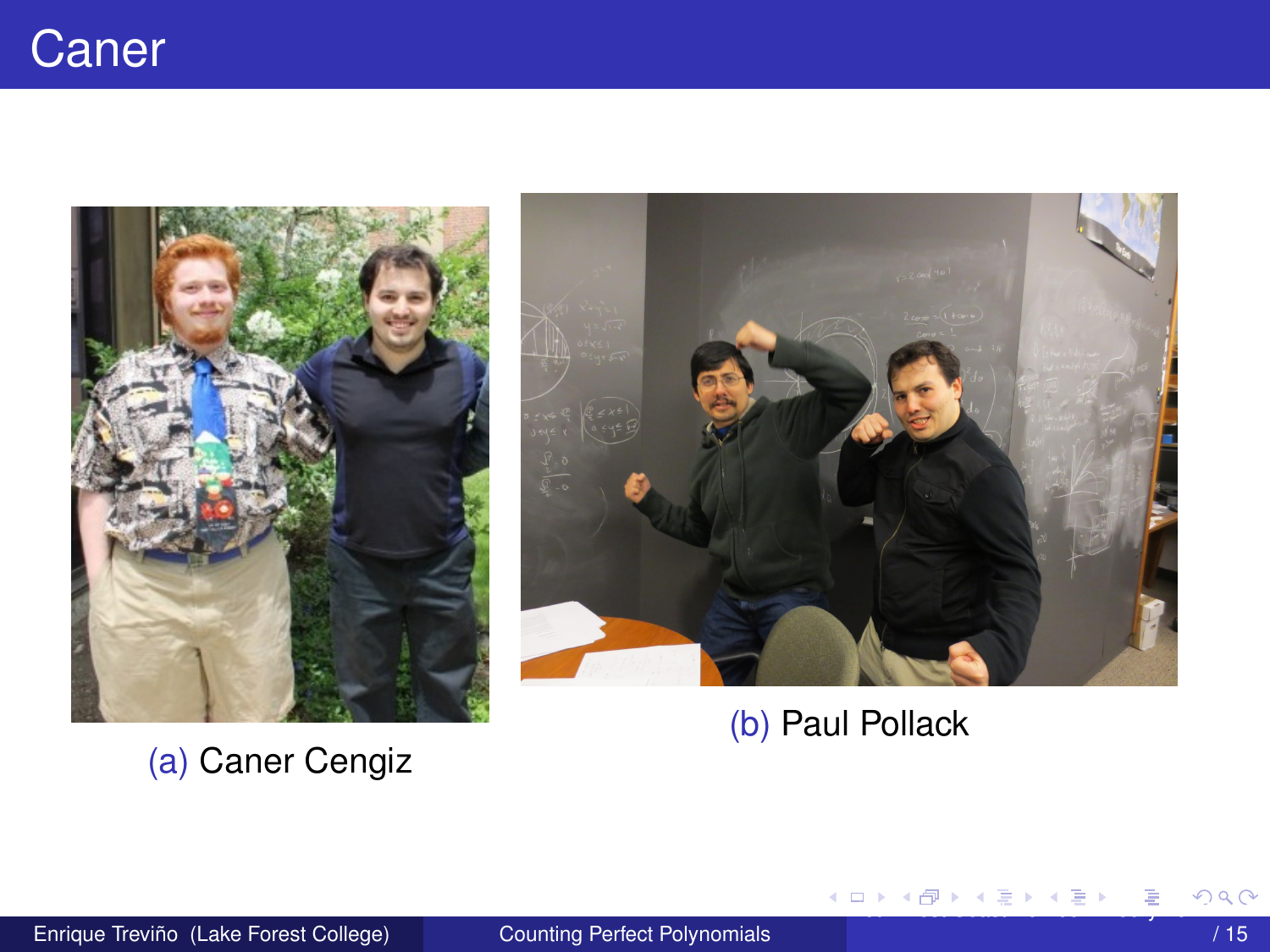<span id="page-2-0"></span> $n$  is perfect if  $n$  is the sum of its proper divisors, i.e.

$$
n = \sum_{\substack{d \mid n \\ d \neq n}} d
$$

Examples:

$$
6 = 1 + 2 + 3
$$
  
\n
$$
28 = 1 + 2 + 4 + 7 + 14
$$
  
\n
$$
496 = 1 + 2 + 4 + 8 + 16 + 31 + 31 \cdot 2 + 31 \cdot 4 + 31 \cdot 8
$$
  
\n
$$
2^{p-1}(2^p - 1) = 1 + 2 + 4 + \dots + 2^{p-1} + (2^p - 1) \left(1 + 2 + 4 + \dots + 2^{p-2}\right)
$$

for  $2^p - 1$  prime (i.e., a Mersenne prime).

造

K ロ K K 御 K K 急 K K 急 K …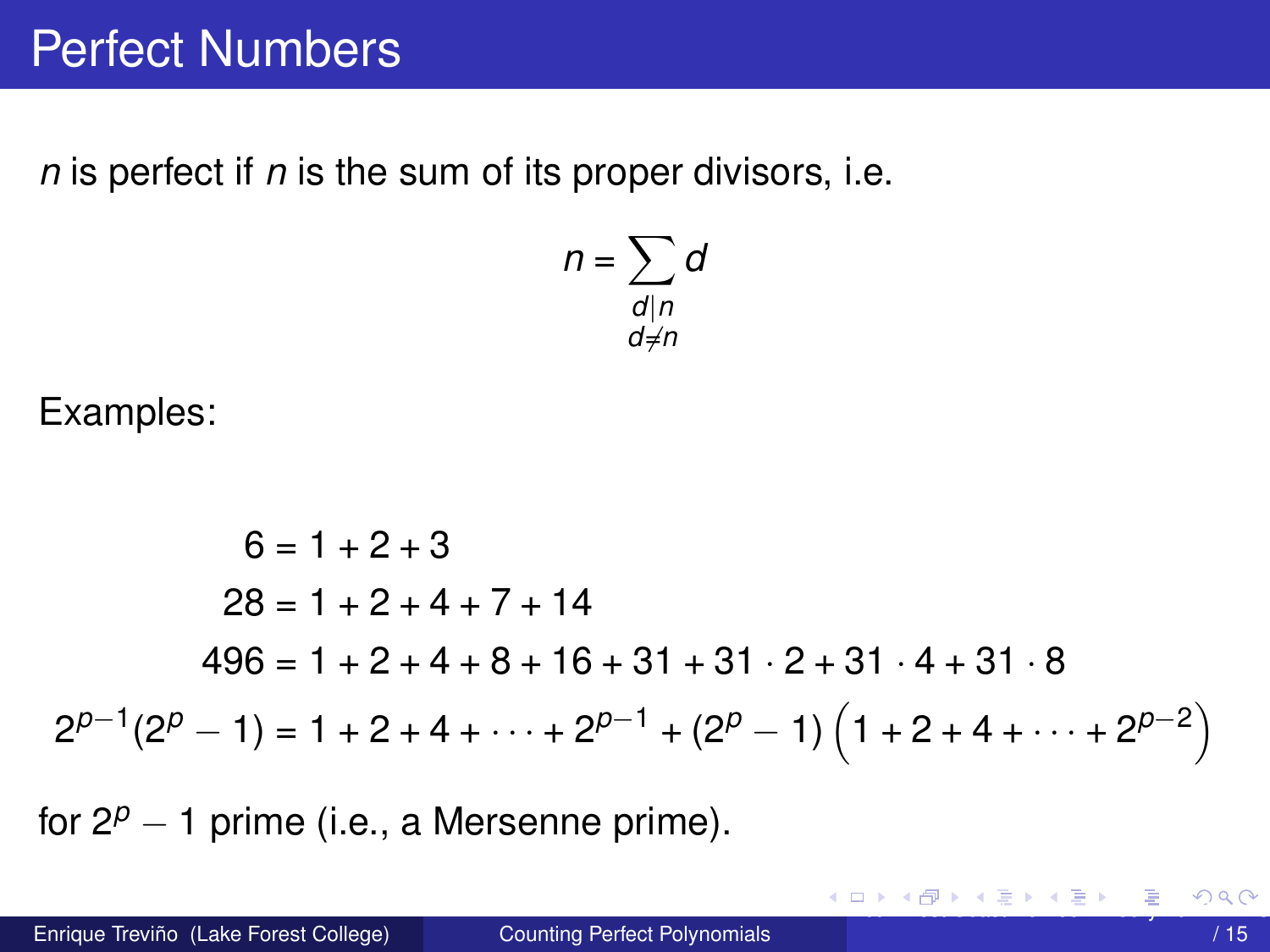<span id="page-3-0"></span>• A polynomial mod 2 is one of the form

$$
a_nx^n + a_{n-1}x^{n-1} + ... + a_1x + a_0,
$$

where  $a_i \in \{0, 1\}$ .

- We consider the operation mod 2, i.e.,  $1 + 1 = 0$ ,  $0 + 1 = 1 + 0 = 1$ ,  $0 + 0 = 0$ .
- For example

$$
x^2 + 1 = x^2 + 2x + 1 = (x + 1)^2.
$$

イロト イ押 トイラト イラト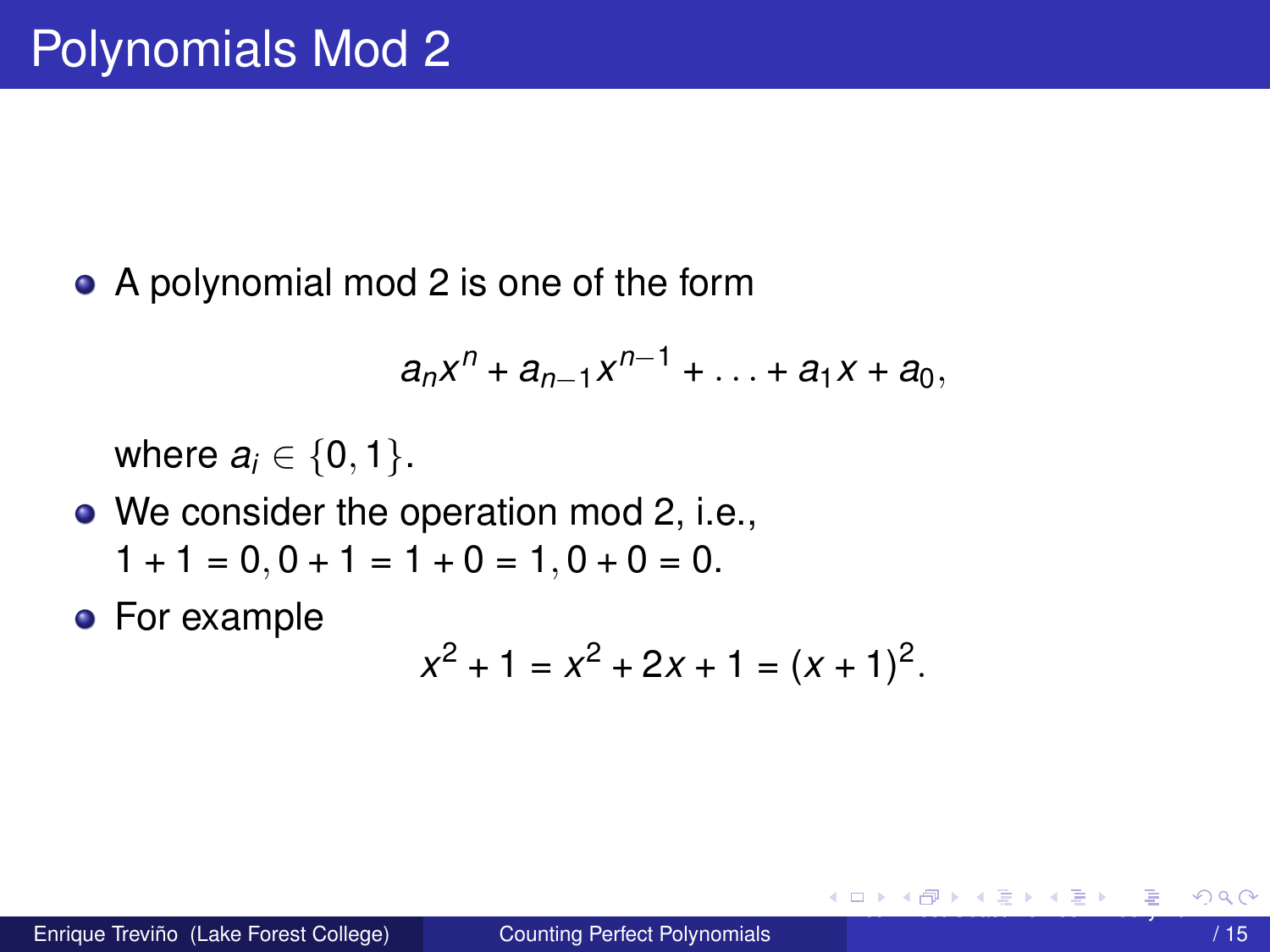- <span id="page-4-0"></span>• Let  $\sigma(P)$  be the sum of the divisors of a polynomial P in mod 2.
- A polynomial is said to be perfect mod 2 if  $\sigma(P) = P$ .
- $x^2 + x = x(x + 1)$ , so

$$
\sigma(x^2 + x) = 1 + x + (x + 1) + x^2 + x = x^2 + x.
$$

So  $x^2 + x$  is perfect.

$$
\sigma(x^2 + 1) = 1 + (1 + x) + (1 + x^2) = 1 + x + x^2,
$$

so  $x^2$  + 1 is not perfect.

 $\bullet$ 

イロト イ押 トイラト イラト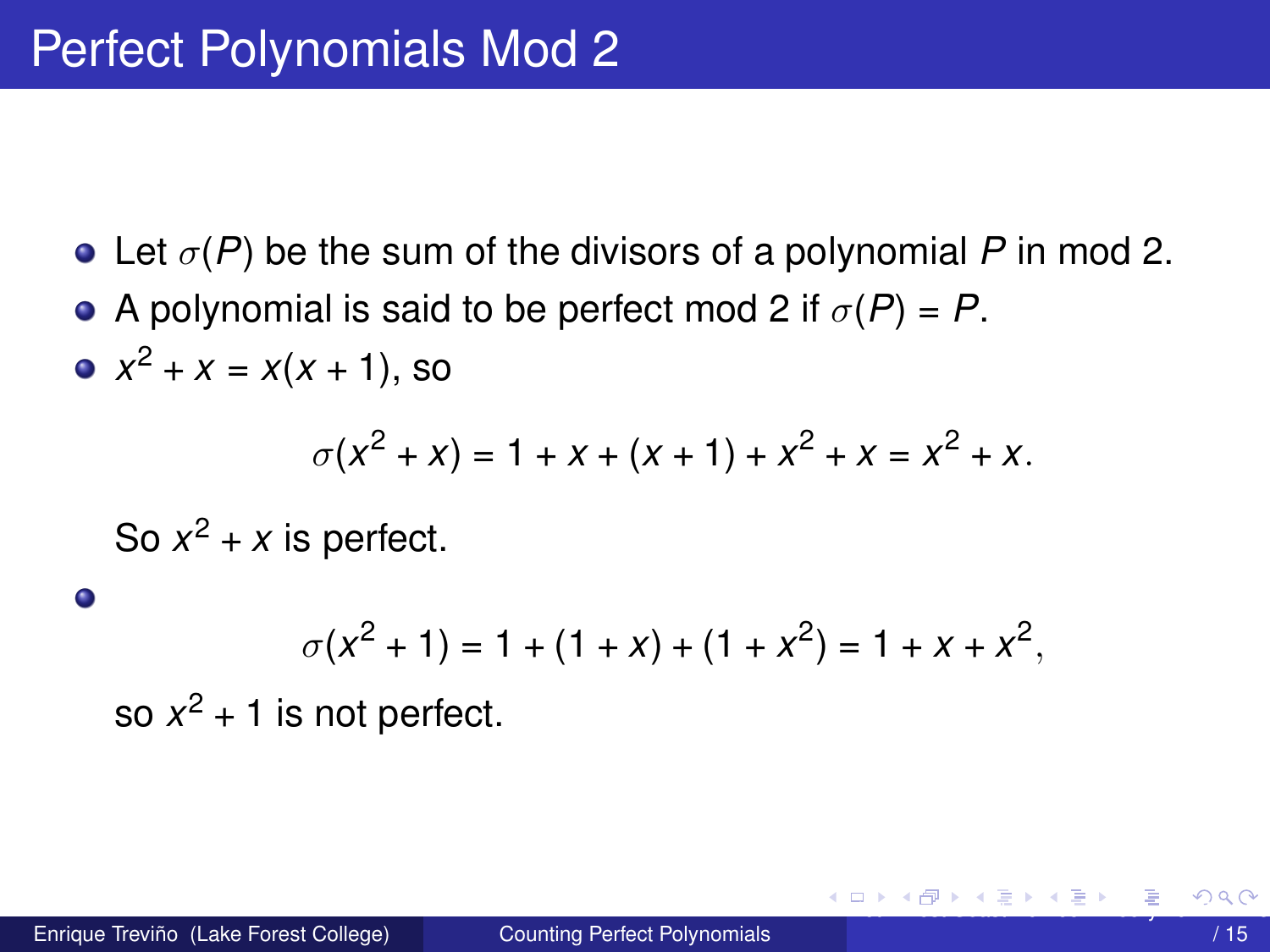# <span id="page-5-0"></span>Family of perfect polynomials

*<sup>n</sup>*−1

Let *P*(*x*) = (*x*(*x* + 1))<sup>2</sup> . We'll show *σ*(*P*) = *P*. 1 + *x* + *x* <sup>2</sup> + · · · + *x* 2 *<sup>n</sup>*−<sup>1</sup> = *x* 2 *n* − 1 *x* − 1 = *x* 2 *n* + 1 *<sup>x</sup>* + 1 = (*<sup>x</sup>* + 1)<sup>2</sup> *<sup>n</sup>*−1 *.* 1 + (1 + *x*) + · · · + (1 + *x*) 2 *<sup>n</sup>*−<sup>1</sup> = (1 + *x*) 2 *n* − 1 *x* = 1 + *x* 2 *n* − 1 *x* = *x* 2 *<sup>n</sup>*−1 *. σ*(*P*) = *σ*(*x* 2 *<sup>n</sup>*−1 )*σ*((*x* + 1)<sup>2</sup> *<sup>n</sup>*−1 ) = (*x* + 1)<sup>2</sup> *<sup>n</sup>*−1 · *x* 2 *<sup>n</sup>*−<sup>1</sup> = *P.*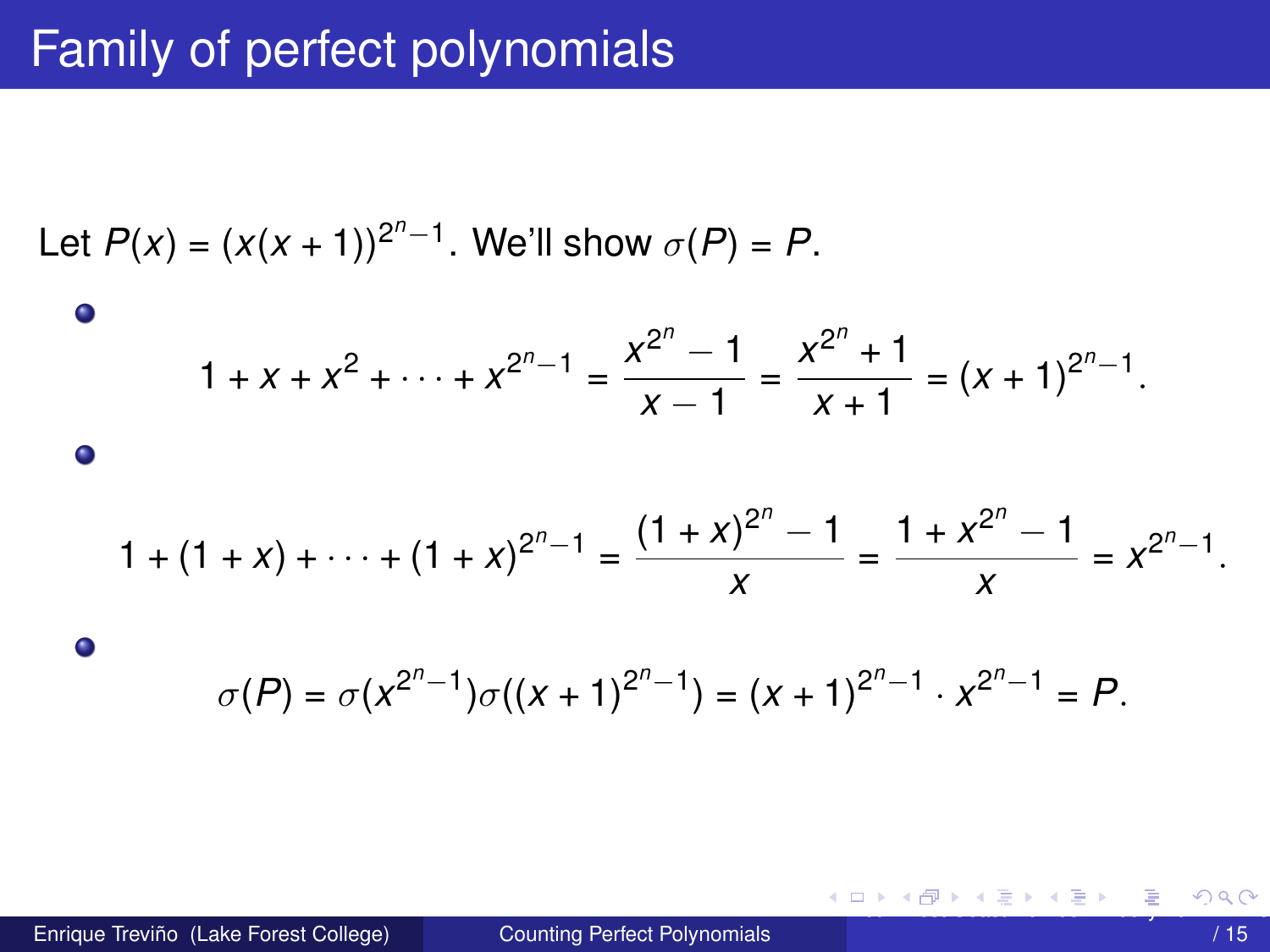# <span id="page-6-0"></span>**Weirdo Perfects**

| Degree | <b>Factorization into Irreducibles</b>                    |
|--------|-----------------------------------------------------------|
| 5      | $T(T+1)^2(T^2+T+1)$                                       |
|        | $T^2(T+1)(T^2+T+1)$                                       |
| 11     | $T(T+1)^2(T^2+T+1)^2(T^4+T+1)$                            |
|        | $T^2(T+1)(T^2+T+1)^2(T^4+T+1)$                            |
|        | $T^3(T+1)^4(T^4+T^3+1)$                                   |
|        | $T^4(T+1)^3(T^4+T^3+T^2+T+1)$                             |
| 15     | $T^3(T+1)^6(T^3+T+1)(T^3+T^2+1)$                          |
|        | $T^{6}(T+1)^{3}(T^{3}+T+1)(T^{3}+T^{2}+1)$                |
| 16     | $T^4(T+1)^4(T^4+T^3+1)(T^4+T^3+T^2+T+1)$                  |
| 20     | $T^4(T+1)^6(T^3+T+1)(T^3+T^2+1)(T^4+T^3+T^2+T+1)$         |
|        | $T^{6}(T+1)^{4}(T^{3}+T+1)(T^{3}+T^{2}+1)(T^{4}+T^{3}+1)$ |

Figure: Perfect numbers not in the infinite family. Found by Canaday in 1941

イロトメ 押 トメ 急 トメ 急 トー 急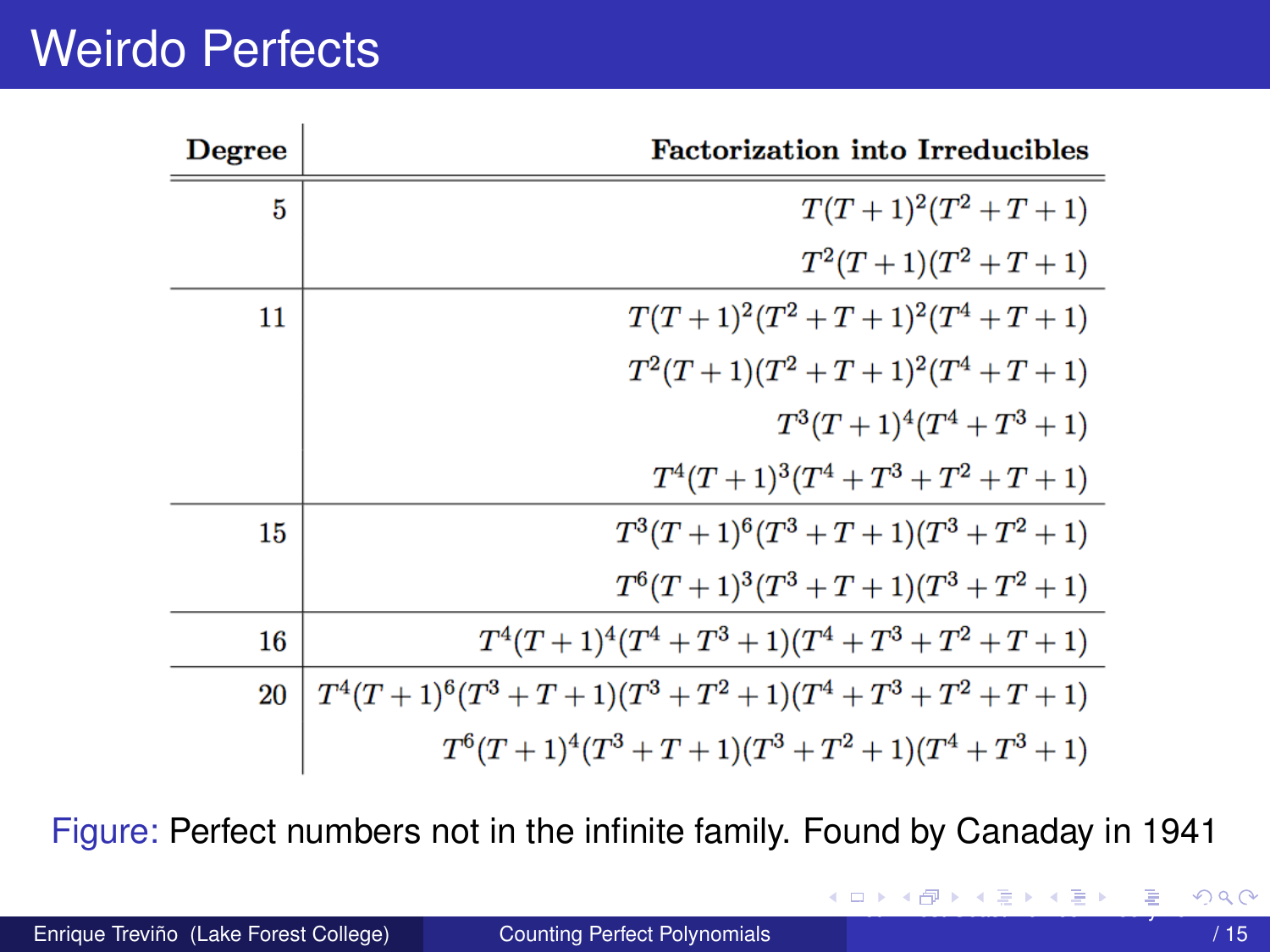- <span id="page-7-0"></span>• We say that P is an even perfect if  $x(x + 1)$  P and P is perfect.
- $\bullet$  We say that P is odd otherwise.

## Conjecture

All perfect polynomials are EVEN.

イロト イ押ト イヨト イヨト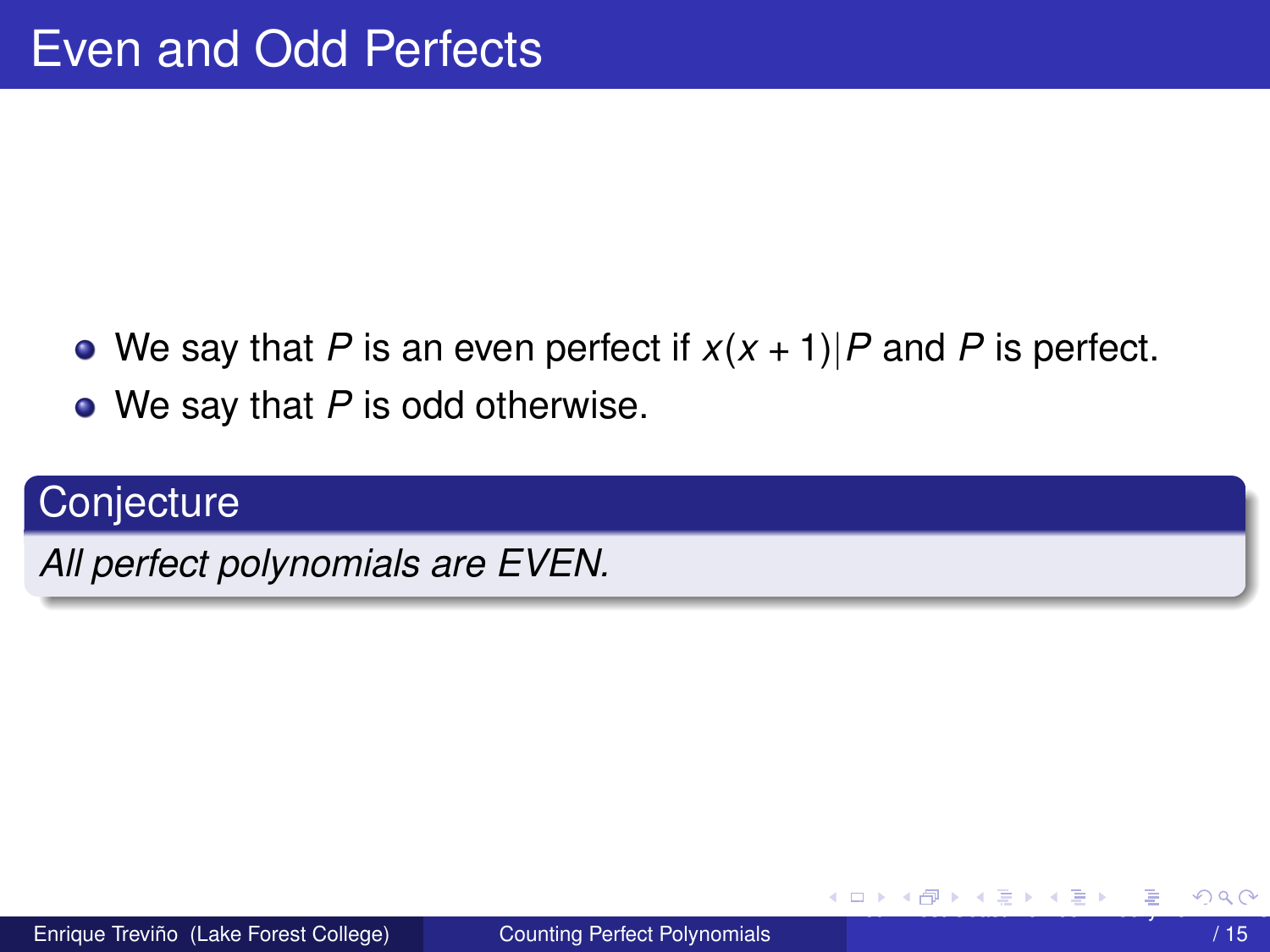#### <span id="page-8-0"></span>Theorem (Canaday)

An odd perfect polynomial is a square.

### Theorem (Gallardo-Rahavandrainy)

If A is an odd perfect polynomial, then it has at least 5 distinct irreducible factors. Moreover, the number of irreducible factors of A, counted with multiplicity, is at least 12.

( ロ ) ( *同* ) ( ヨ ) (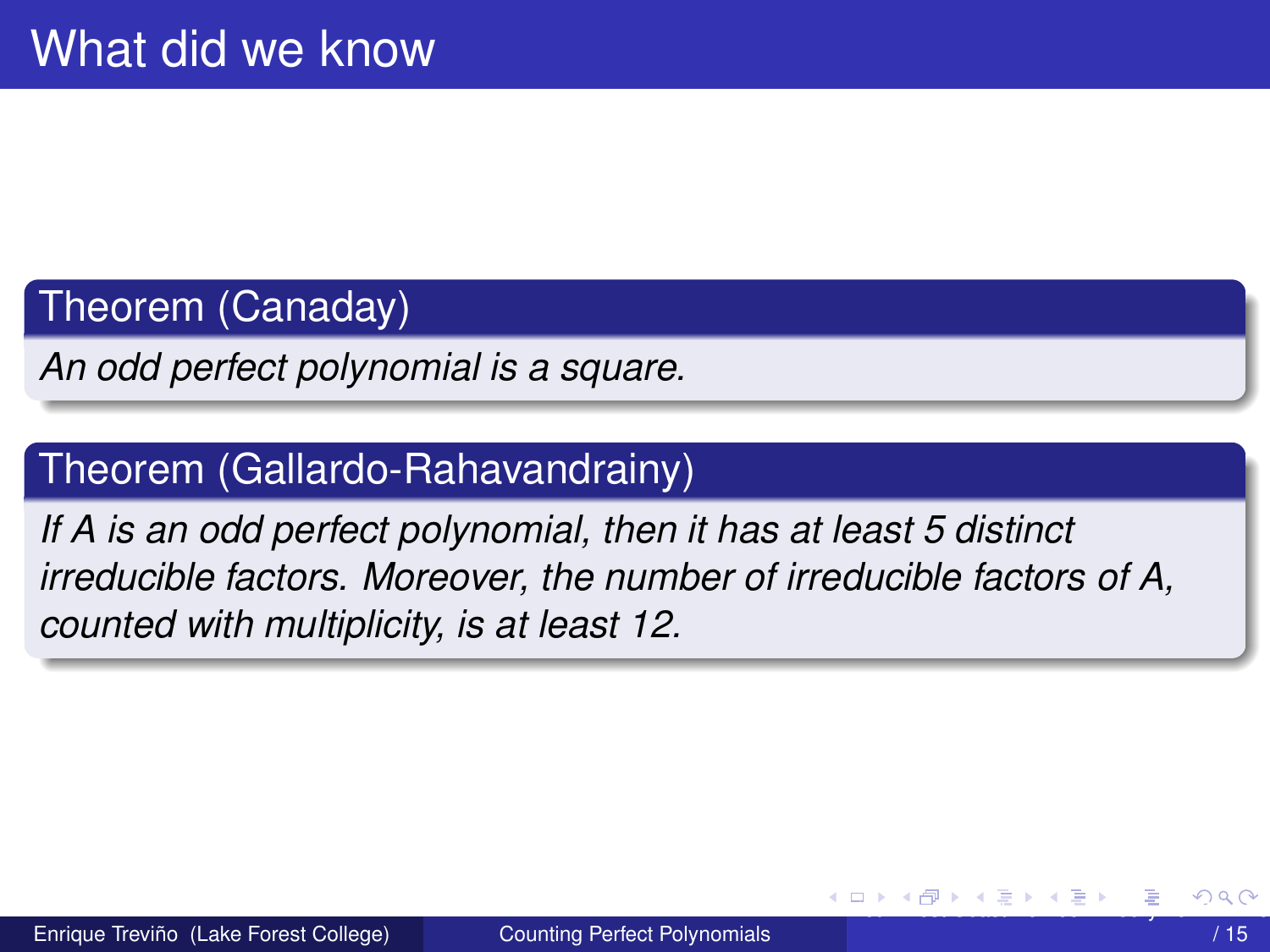# <span id="page-9-0"></span>Theorem (Cengiz-Enrique-Pollack)

*The number of perfect polynomials of norm*  $\leq x$  *is O<sub>c</sub>*( $x^{\frac{1}{12}+\epsilon}$ ) *for every*  $\epsilon > 0$ .

The norm of *A* is 2deg *<sup>A</sup>*.

## Theorem (Cengiz-Enrique-Pollack)

*There are no odd perfect polynomials of degree* ≤ 200*, i.e., there are no odd perfect polynomials of norm*  $\leq$  2 $^{200}$   $\approx$  1.6  $\times$  10 $^{60}.$ 

## Theorem (Cengiz-Enrique-Pollack)

*If A is a non-splitting perfect polynomial of degree* ≤ 200*, then A is one of Canaday's polynomials.*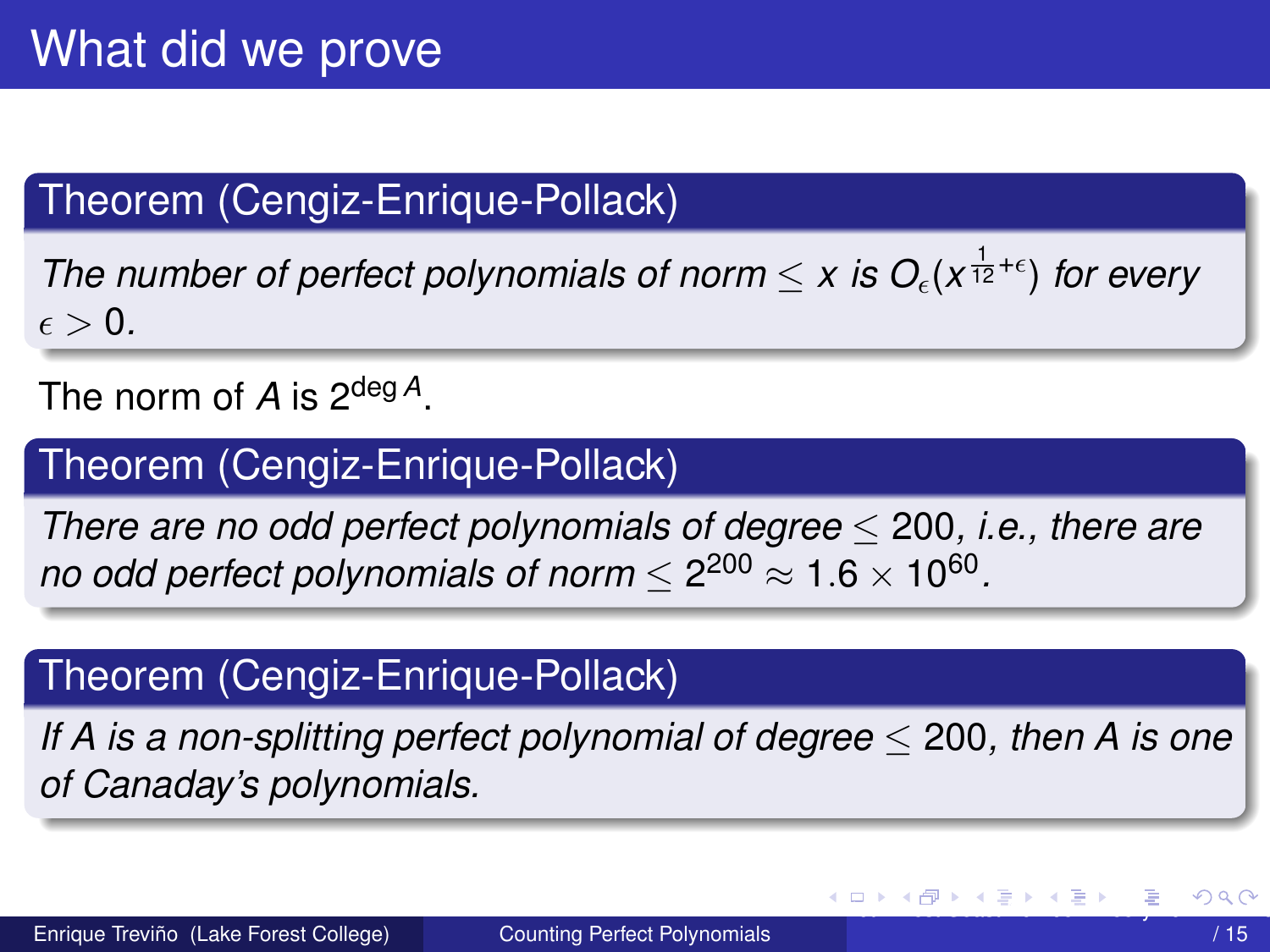### <span id="page-10-0"></span>Lemma (Fundamental lemma)

*Let M be a polynomial which is not perfect, and let k* ≥ 2 *be a fixed positive integer. Let x* ≥ 10*. Then there exists a constant C<sup>k</sup> depending only on k, as well as a set* S *depending only on M, k and x, of cardinality bounded by xC<sup>k</sup> /* log log *<sup>x</sup> , with the following property: if A is a perfect polynomial of norm* ≤ *x for which*

(a) *M* is a unitary divisor of A: i.e.,  $A = MN$  with gcd(M, N) = 1, and

(b)  $N = A/M$  is  $k$ -free, i.e.,  $P^k \nmid N$  for any irreducible polynomial P,

then A has a decomposition of the form M'N', where

- *i M'* is an element of S,
- **2** *M'* and *N'* are unitary divisors of A,
- $\bullet$  *both factors M' and N' are perfect,*
- <sup>4</sup> *N* 0 *is k -free,*
- *M* is a unitary divisor of M'.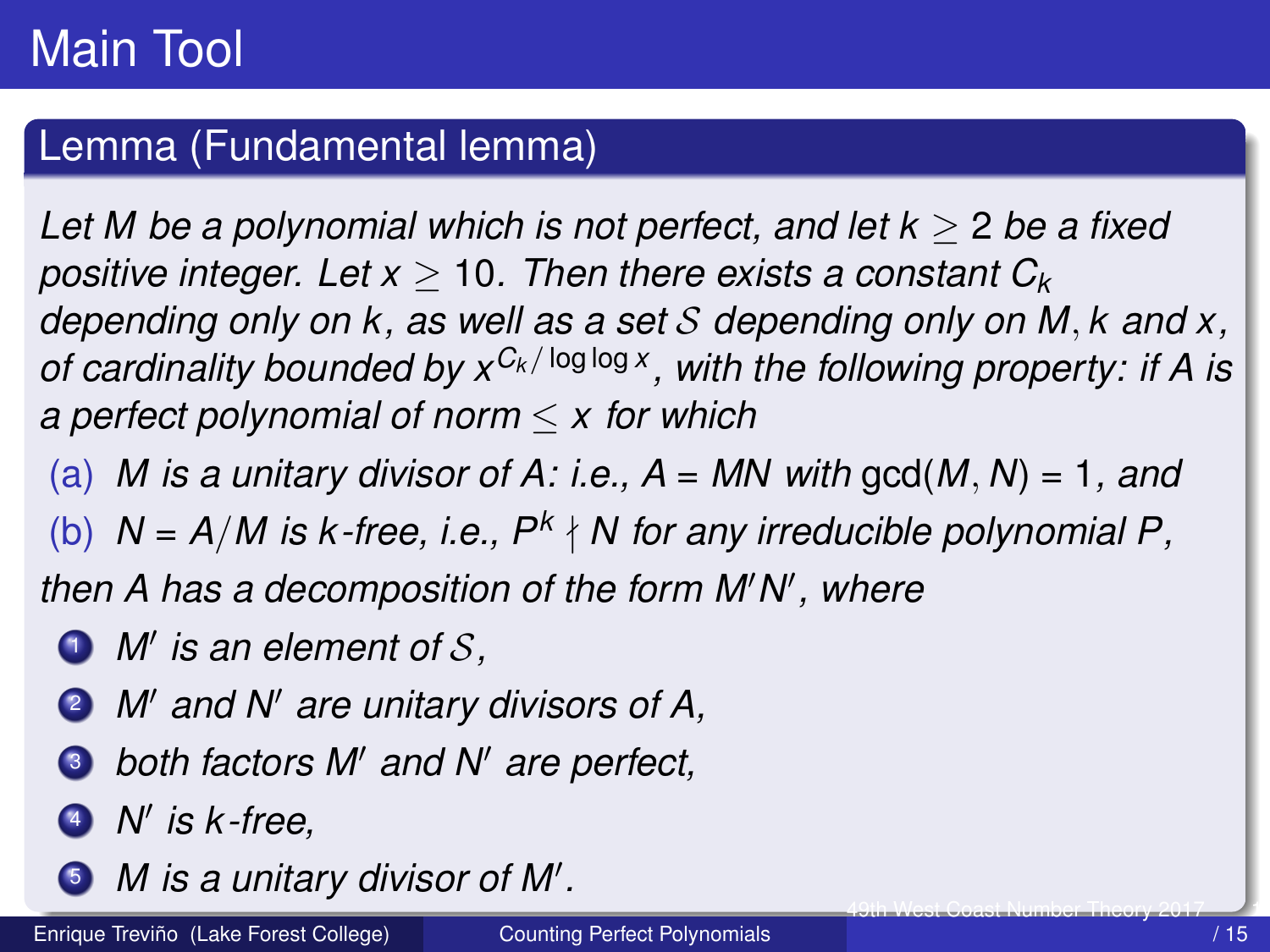## <span id="page-11-0"></span>H.-W. Algorithm

*Given a polynomial B and a stopping bound H, with* deg*B* ≤ *H, the following algorithm (a) outputs only perfect polynomials A of degree* ≤ *H having B as a unitary divisor, and (b) outputs every such A that is indecomposable.*

- **1** *Check if*  $\sigma(B) = B$ . If yes, then output B and break.
- **2** *Compute D* =  $\sigma(B)/$  gcd (*B*,  $\sigma(B)$ )*.*
- $\bullet$  *If* gcd  $(B, D) \neq 1$ *, break.*
- <sup>4</sup> *Let P be an irreducible factor of D of largest degree.*
- <sup>5</sup> *Recursively call the algorithm with inputs BP<sup>k</sup> and stopping bound*  $H$ , for all positive integers  $k$  with  $\text{deg}(BP^k) \leq H$ .

Note: *indecomposable* means *A* has no nontrivial factorization as a product of two relatively prime **perfect** polynomials.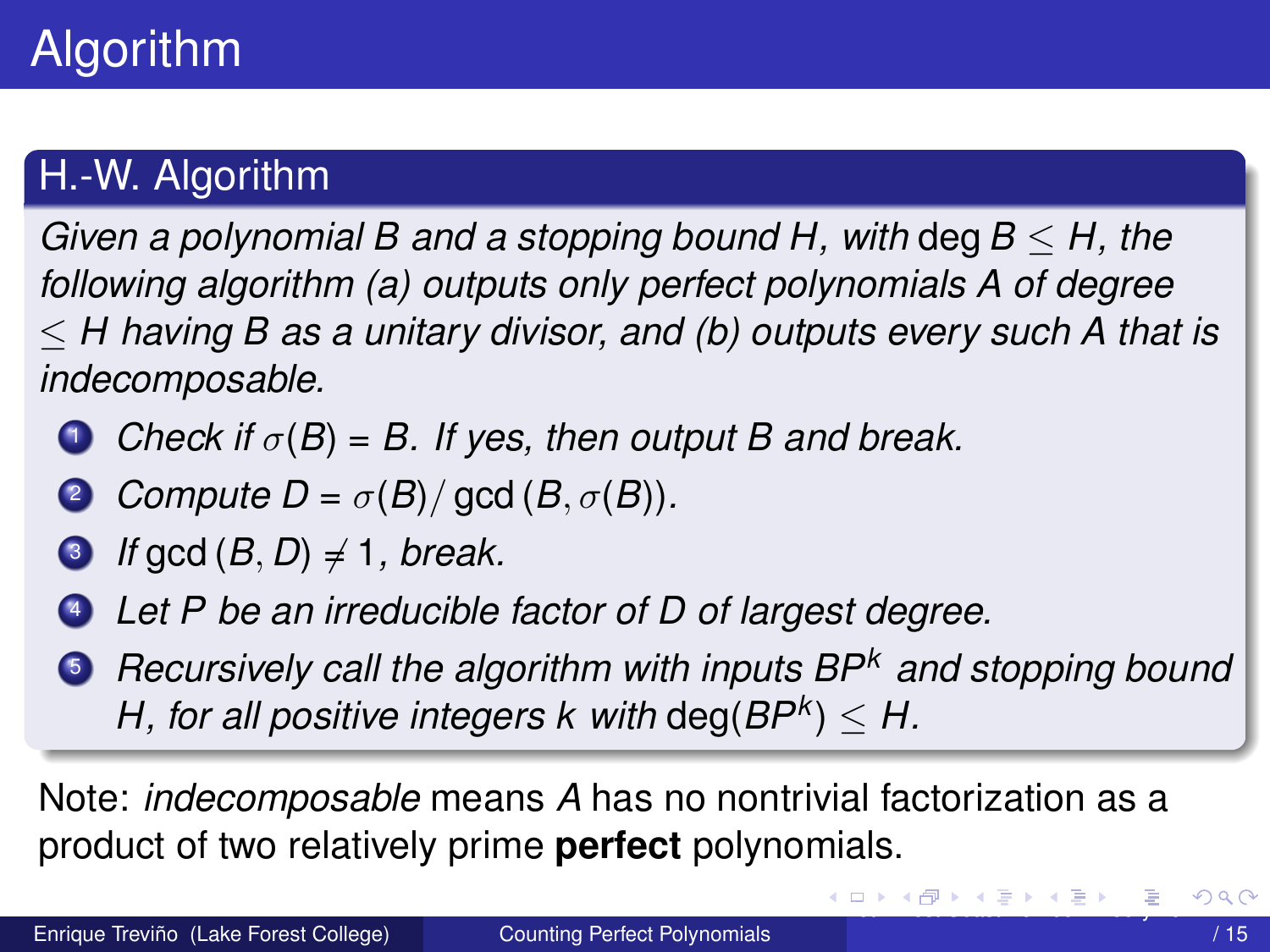# <span id="page-12-0"></span>**Recursion**



Figure: Recursion for the Algorithm

目

メロトメ 御 トメ 君 トメ 君 ト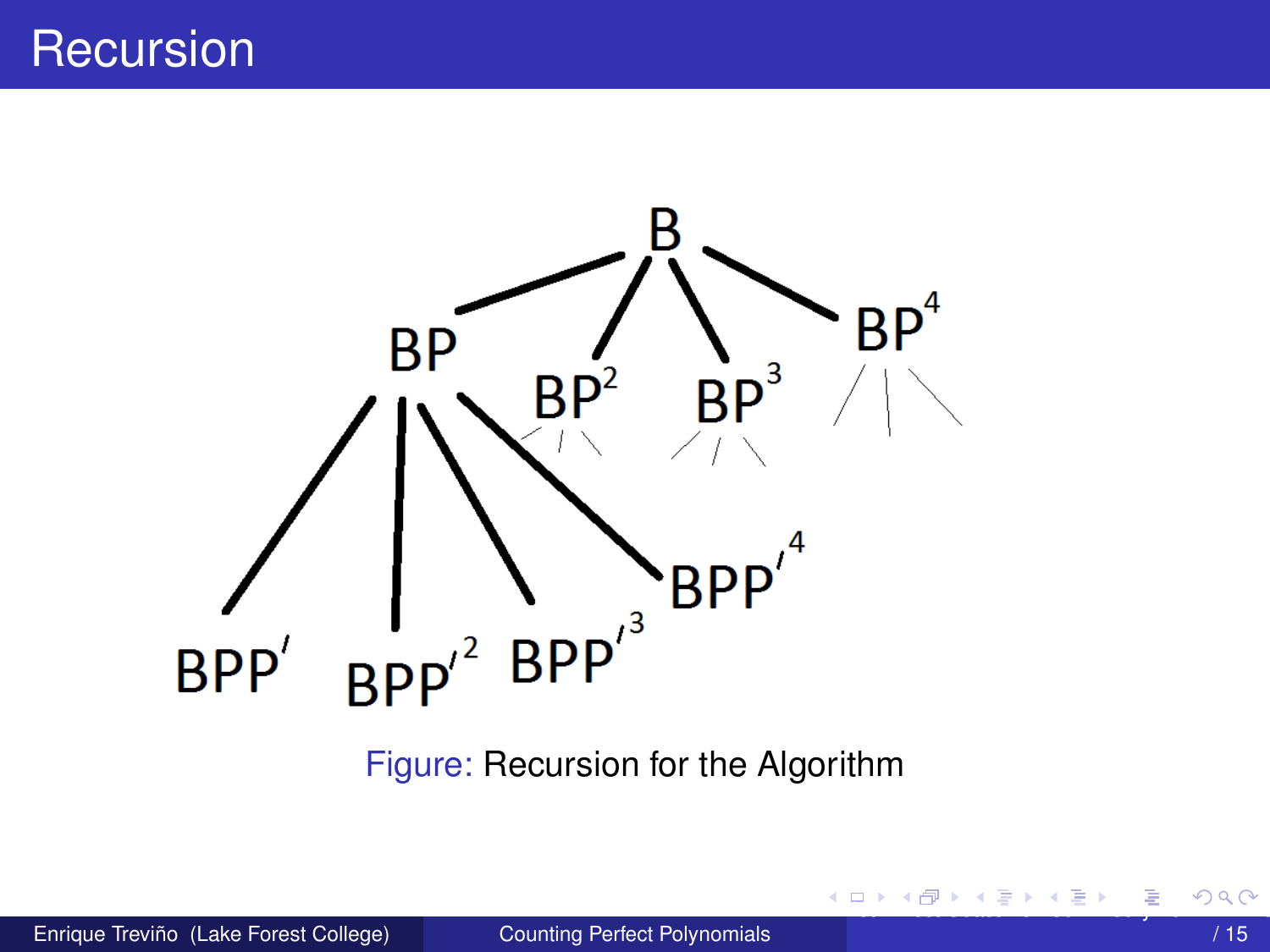<span id="page-13-0"></span>To check odd perfects:

- From the algorithm, we need only check whether  $P^2$  is a unitary divisor for deg*P* ≤ 20.
- Because if *A* is perfect. It has at least 5 prime divisors and *A* is a square.

To check even perfects that are not in the infinite family:

- If  $P(x)$  is perfect, then  $P(x + 1)$  is perfect.
- $\bullet$  If *P* is perfect  $x|P \Leftrightarrow (x + 1)|P$ .
- We need only check the algorithm for  $x, x^2, \dots x^{100}$ .

[4](#page-12-0)[9th](#page-14-0) [W](#page-12-0)[est](#page-13-0) [Co](#page-14-0)mmunication [201](#page-14-0)7 14